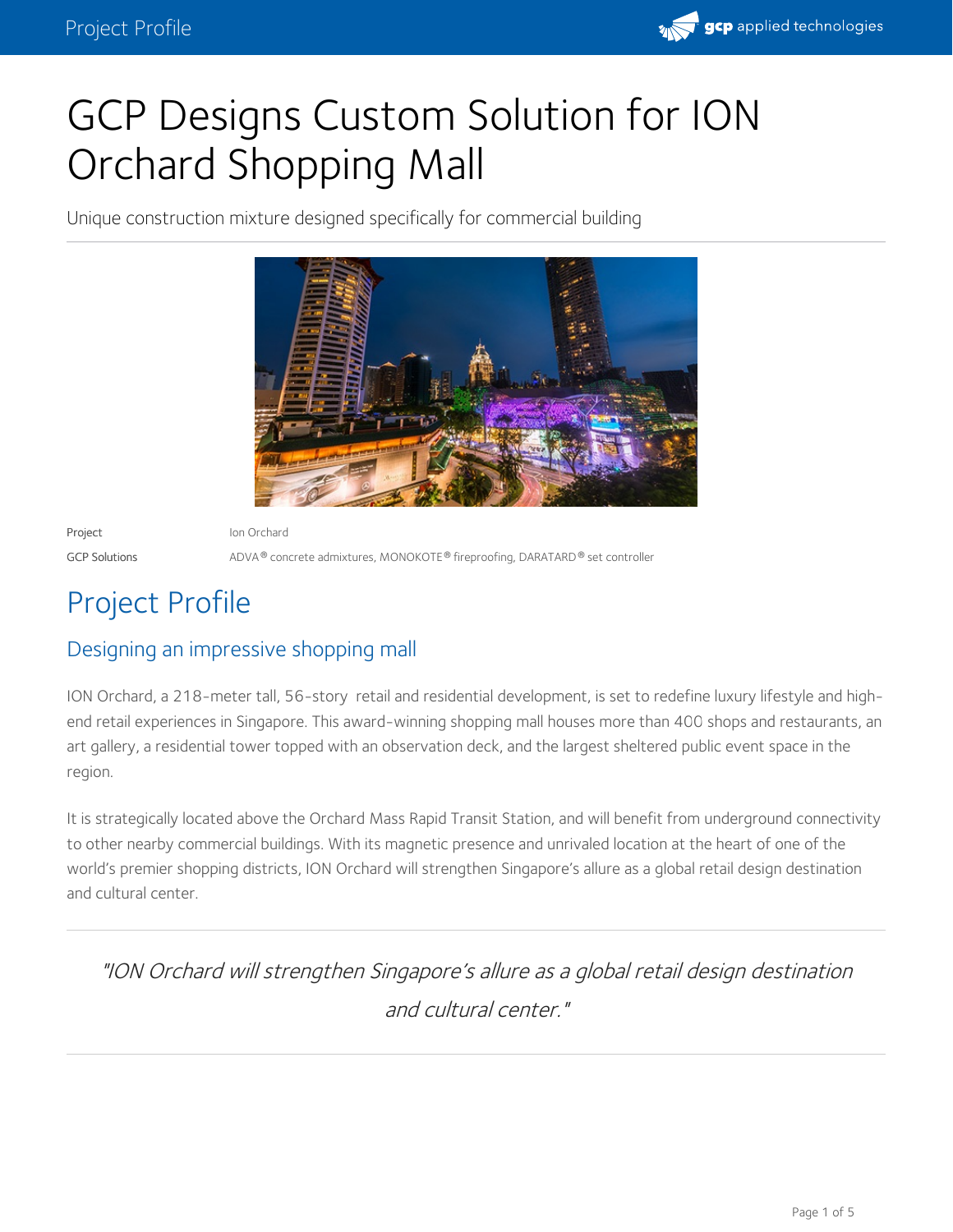

## Building within the city

The ION Orchard shopping mall required substantial underground digging right in the heart of the city, within a very tight construction schedule. Speed was of the essence for the retail design, without compromising the quality of work needed for the foundation, which included up to four basement levels. Therefore, a diaphragm wall of at least 70 meters was required all around the site for casting of the base structure. To ensure proper placement and address any issues with vibration or compacting, this deep retaining structure required the concrete mix be workable for up to eight hours.

Similarly, application speed was an important consideration when selecting the fireproofing material for the commercial building structure's steel columns and beams. To meet the construction schedule, the application of fireproofing needed to be carried out around the clock.

"Speed was of the essence for the retail design, without compromising the quality of work needed for the foundation, which included up to four basement levels."

#### Achieving maximum strength and workability

To meet the exacting slump retention requirement of eight hours for the retail design, GCP worked with the concrete producer to develop a mix using a combination of superplasticizing and special set control admixtures for extended slump retention.

The high range water-reducing admixture, a product within the [ADVA](https://gcpat.com/en/solutions/products/adva-high-range-water-reducers)®family, provided excellent slump retention and water reduction.

GCP also supplied Daratard®, a specially developed set controller for mixes requiring very good slump retention. This approach produced concrete that would withstand delays in setting time and yielded high strengths with superior workability and pumpability, without exhibiting any segregation due to high initial slump. It was perfect for the shopping mall.

#### Question on spec? Consult our Design [Advantage](https://gcpat.com/en/advantages/architect-advantage-building-your-legacy?utm_campaign=GCP0170&utm_source=projectProfile&utm_medium=organic&utm_content=bodyCopy) team

The final concrete mix was developed in close collaboration with the customers, and underwent lab and field trials to ensure its stability for a commercial building.

In addition, GCP supplied [MONOKOTE](https://gcpat.com/en/solutions/products/monokote-fireproofing)®MK-6®/HY®and Z-106/HY fireproofing for the project, based on its proven track record for in-place performance and fast and efficient application, even for very large projects. Using patented injection technology, [MONOKOTE](https://gcpat.com/en/solutions/products/monokote-fireproofing)®achieved a pumping rate of more than 100 bags in eight hours, enabling the contractor to meet the construction schedule.

Blue360**℠** Product Performance Advantage. Because every project, large or small, deserves the best level of protection.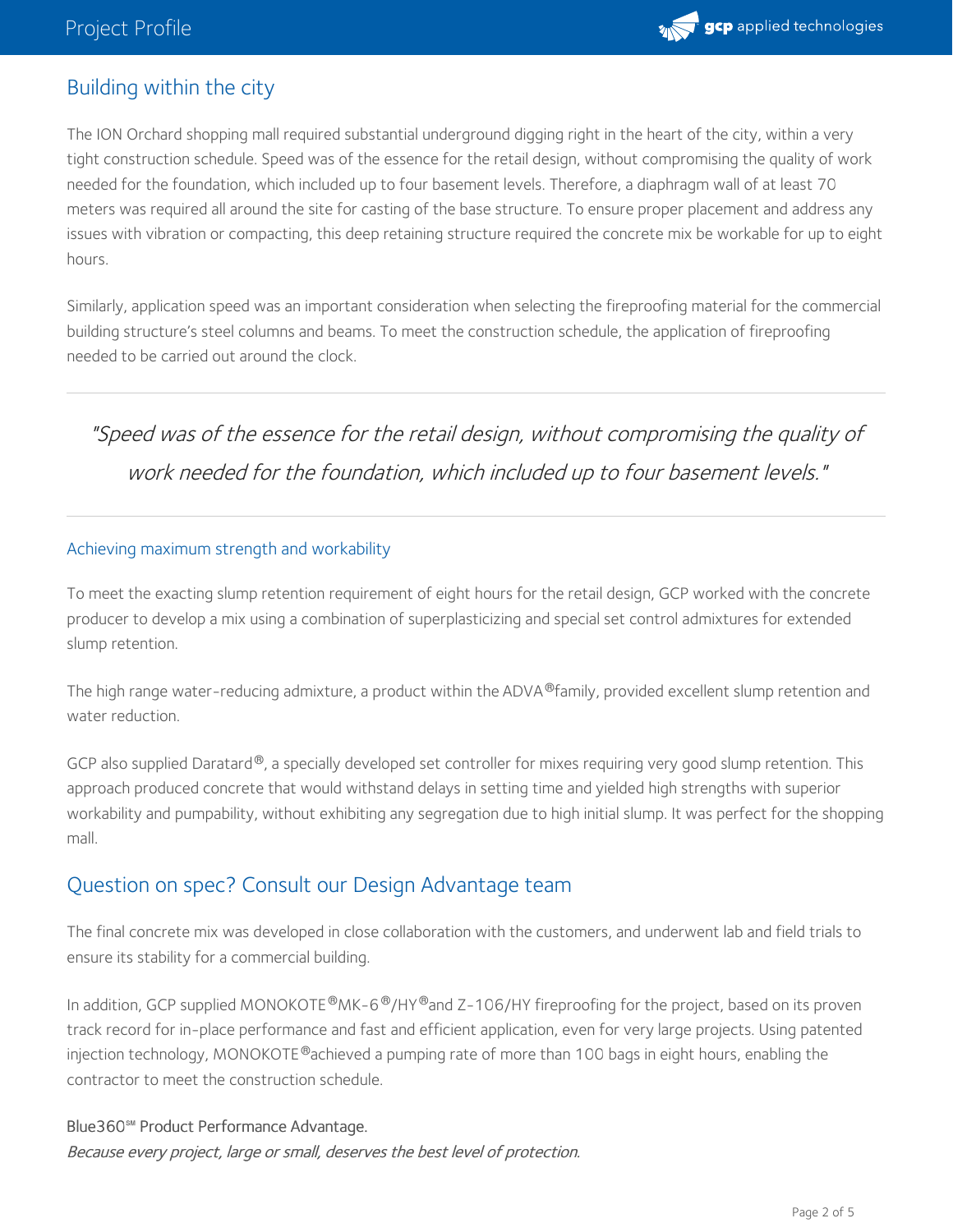

"This approach produced concrete that would withstand delays in setting time and yielded high strengths."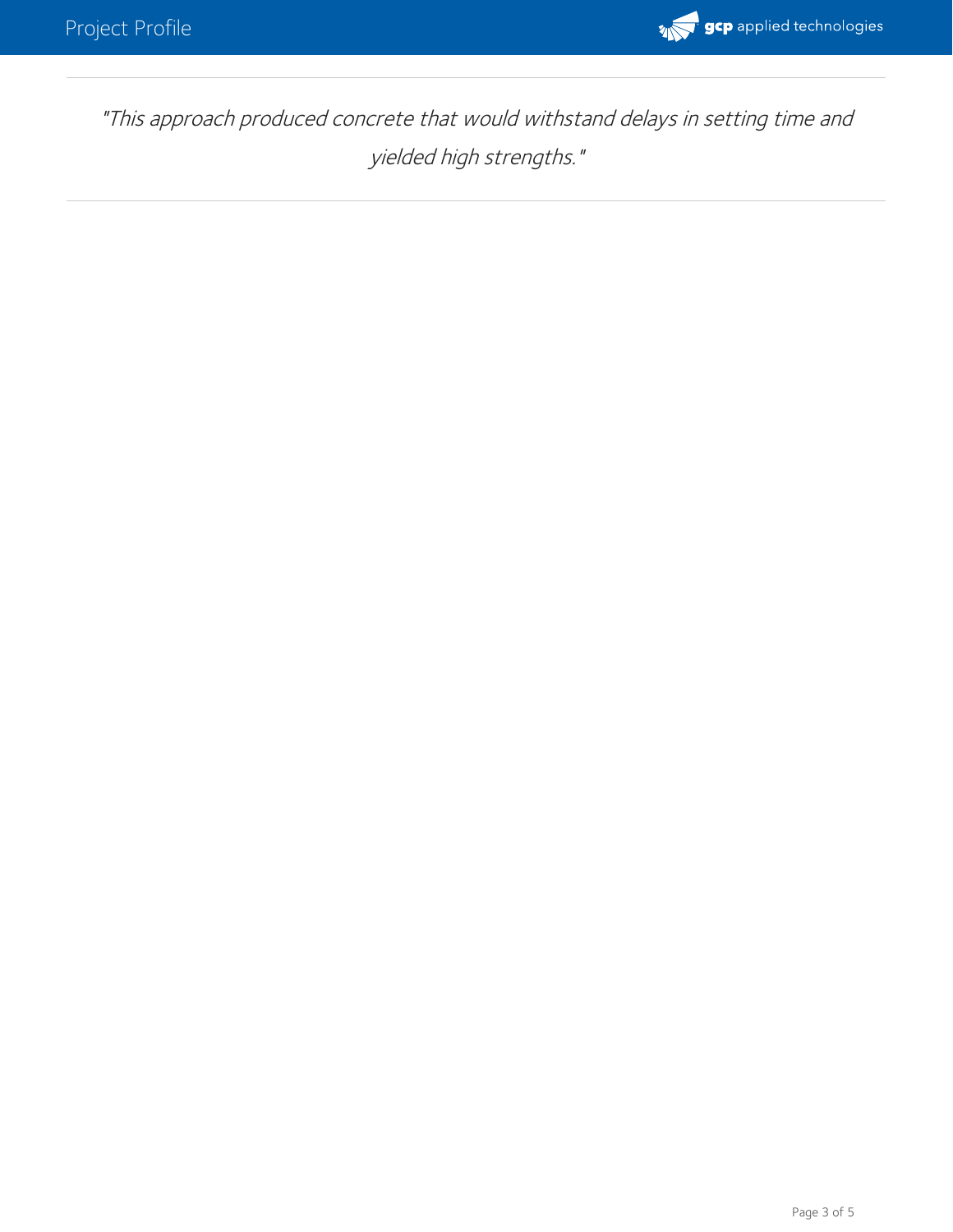

#### Project briefcase



## [DARATARD](https://gcpat.com/en/solutions/products/daratard-hc)<sup>®</sup> HC

Visit [page](https://gcpat.com/en/solutions/products/daratard-hc)

[Add](https://gcpat.com/en/ajax/briefcase/addentityfolder/1486)

® HC" addthis:url="https://gcpat.com/sites/gcpat.com/files/pdf/current/resource/1486\_\_daratard\_hc\_en.pdf" class="action action--share sharethis addthis\_button\_more" href="#">Share

## ADVA $^\circledR$  [high-range](https://gcpat.com/en/solutions/products/adva-high-range-water-reducers) water reducers

Visit [page](https://gcpat.com/en/solutions/products/adva-high-range-water-reducers) [Add](https://gcpat.com/en/ajax/briefcase/addentityfolder/5141)

® high-range water reducers" addthis:url="https://gcpat.com/en/solutions/products/adva-high-range-waterreducers" class="action action--share sharethis addthis\_button\_more" href="#">Share

## $\mathsf{MONOKOTE}^{\circledast}$  $\mathsf{MONOKOTE}^{\circledast}$  $\mathsf{MONOKOTE}^{\circledast}$  MK–6 HY

Visit [page](https://gcpat.com/en/solutions/products/monokote-fireproofing/monokote-mk-6-hy) [Add](https://gcpat.com/en/ajax/briefcase/addentityfolder/5546) ® MK-6 HY" addthis:url="https://gcpat.com/sites/gcpat.com/files/pdf/current/resource/5546\_\_monokote\_mk\_6\_hy\_en.pdf" class="action action--share sharethis addthis\_button\_more" href="#">Share

## [MONOKOTE](https://gcpat.com/en/solutions/products/monokote-fireproofing/monokote-z-106hy)<sup>®</sup> Z-106/HY<sup>®</sup>

Visit [page](https://gcpat.com/en/solutions/products/monokote-fireproofing/monokote-z-106hy) [Add](https://gcpat.com/en/ajax/briefcase/addentityfolder/4966) ® Z-106/HY®" addthis:url="https://gcpat.com/sites/gcpat.com/files/pdf/current/resource/4966\_\_monokote\_z\_106hy\_en.pdf" class="action action--share sharethis addthis\_button\_more" href="#">Share